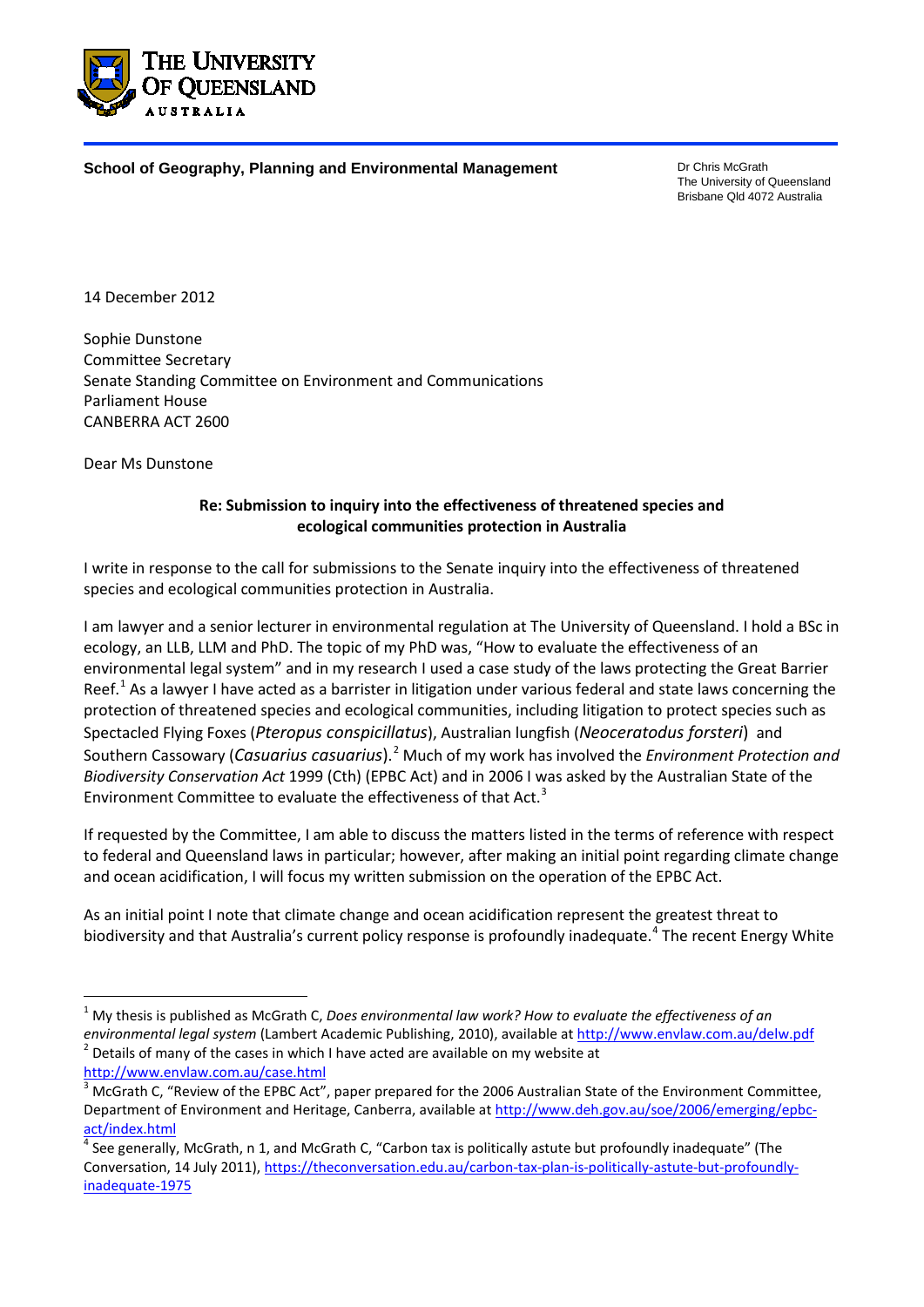Paper indicates that Australia plans to mine and burn all recoverable coal and gas reserves.<sup>[5](#page-1-1)</sup> This is a irresponsible and unsustainable approach that will contribute to devastating global temperature rises.<sup>[6](#page-1-2)</sup> Australia should not be allowing further coal and gas extraction unless all emissions are safely disposed of through carbon capture and storage.

However, the terms of reference indicate that Australia's climate and energy policies are not the focus of this inquiry. I mention climate change as a related matter that is fundamental to evaluating the effectiveness of threatened species and ecological communities protection in Australia.

The 2011 Australian State of the Environment Report found that many pressures on biodiversity suggest that many Australian species continue to decline.<sup>[7](#page-1-3)</sup> It noted:

<span id="page-1-0"></span>While all jurisdictions have appropriate goals in high–level plans, these are often not matched with implementation plans or levels of resourcing that are capable of achieving the goals. State of the environment reports from around the nation do not suggest any great improvement in biodiversity or reduction in pressures. [8](#page-1-4)

This finding is applicable to the EPBC Act. There are examples of both good and poor implementation of it.

In terms of good implementation, one example is the Federal Court action in 2001 by a conservationist, Dr Carol Booth, under it and later decisions by the Minister to refuse an application to mass culling of Spectacled Flying Foxes using electric grids and to list the species as vulnerable to extinction under the Act. $^{\circ}$ The Queensland Government then outlawed the operation of electric grids. The EPBC Act was thereby instrumental in removing a large source of mortality for the species<sup>[10](#page-1-6)</sup> that was driving a rapid decline in the species in the Wet Tropics.<sup>[11](#page-1-7)</sup>

Another good example of the implementation of the EPBC Act is the refusal of the Traveston Crossing Dam in 2009 due to its expected impacts on threatened species such as the Mary River cod (*Maccullochella mariensis*) and Australian lungfish (*Neoceratodus forsteri*)*.* That decision also highlights the value of federal oversight of state government projects. The Queensland Government was the proponent of the dam and the environmental impact statement (EIS) for it was approved by the Queensland Coordinator-General. The Commonwealth Environment Minister at the time, the Hon Peter Garrett MP, requested independent experts to review the EIS and they found major deficiencies in it. His subsequent decision to refuse the dam based on that independent expert advice was an example of good decision-making under the EPBC Act, which prevented a project that would have caused serious damage to several threatened species.

<span id="page-1-1"></span><sup>&</sup>lt;sup>5</sup> See McGrath C, "Energy White Paper plans to burn, burn, burn it all" (The Conversation, 9 November 2012), available a[t https://theconversation.edu.au/carbon-tax-plan-is-politically-astute-but-profoundly-inadequate-1975](https://theconversation.edu.au/carbon-tax-plan-is-politically-astute-but-profoundly-inadequate-1975)<br><sup>6</sup> World Bank, *Turn down the heat: Why a 4°C warmer world must be avoided* (The World Bank, 2012), available at

<span id="page-1-2"></span>[http://climatechange.worldbank.org/;](http://climatechange.worldbank.org/) Peters G, et al "The challenge to keep global warming below 2 °C" *Nature* 

<span id="page-1-3"></span>*Climate Change* (2012) doi:10.1038/nclimate1783<br><sup>7</sup> Australian State of the Environment Committee, *Australian State of the Environment Report 2011* (Department of Sustainability, Environment, Water, Population and Communities, 2011), available at <http://www.environment.gov.au/soe/2011/index.html>

<span id="page-1-5"></span><span id="page-1-4"></span><sup>&</sup>lt;sup>8</sup> Australian State of the Environment Committee, n [7.](#page-1-0)<br><sup>9</sup> See [http://www.envlaw.com.au/ffox.html.](http://www.envlaw.com.au/ffox.html) Note: the author acted as a barrister for the conservationist in that case.<br><sup>10</sup> See McGrath C, "Flying foxes, dams and w

<span id="page-1-7"></span><span id="page-1-6"></span>EPLJ 324 at 342, available at<http://www.envlaw.com.au/PIEL.pdf><br><sup>11</sup> McIlwee AP and Martin L, "On the intrinsic capacity for increase of Australian flying-foxes (*Pteropus* spp, Megachiroptera)" (2002) 32 *Australian Zoologist* 76-100.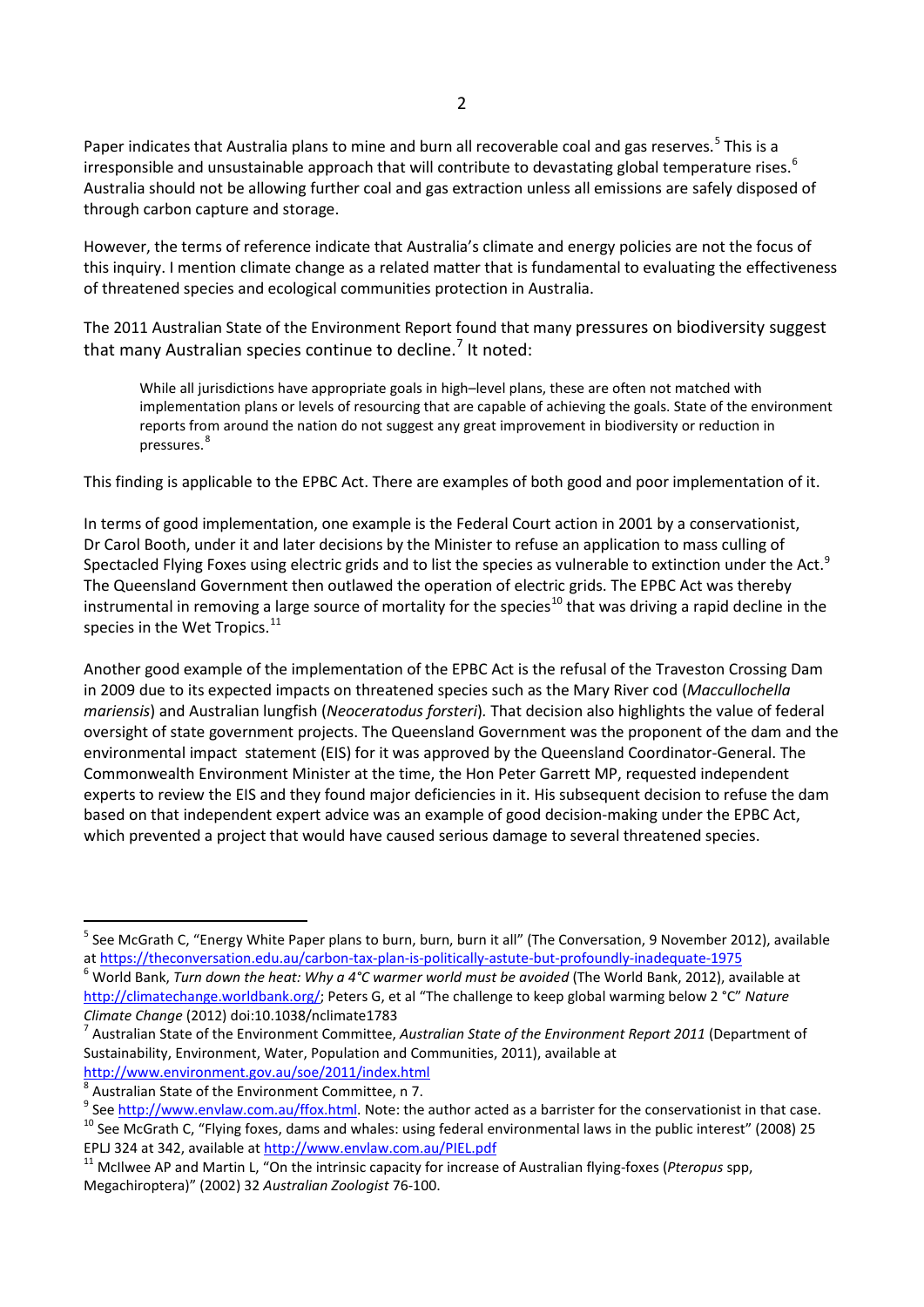The EPBC Act is not a panacea for pressures on biodiversity and there have been many examples of poor implementation. The example that I will discuss in some detail is the approval and enforcement of conditions for the Paradise Dam.

## **Paradise Dam**

The Paradise Dam is a major dam with a storage capacity of 300,000 megalitres constructed on the lower Burnett River approximately 80 km southwest of Bundaberg in Queensland.

The Burnett River contains one of only two known endemic populations of the Australian lungfish, listed as vulnerable to extinction under the EPBC Act.

The Paradise Dam is located in the centre of the core lungfish distribution in the Burnett River and effectively splits the population in two. The dam reservoir destroyed large areas of macrophyte beds, which are critical breeding habitat for the species, and fragmented the population. To address concerns about loss of fish passage the dam proponent proposed to construct fishways to allow upstream and downstream fish passage, including for lungfish.

The dam was approved in 2002 and in 2003 the conditions of the approval were varied to include the following condition:

3. Burnett Water Pty Ltd must install a fish transfer device on the [Paradise] Dam suitable for the lungfish. The fishway will commence when the dam becomes operational.

Pursuant to this condition, an unstream fishway and separate downstream fishway were installed on the dam. $^{12}$  $^{12}$  $^{12}$ 

In 2011 Logan J dismissed an application for an injunction concerning an alleged breach of that condition;<sup>[13](#page-2-1)</sup> however, since that time considerable further information has become public regarding the impacts of the dam on lungfish.

On the information now available, since the dam commenced operation in November 2005 the fishways have operated for less than 30% of the total time and there are long periods (of years) when the fishways have not been operated at all (Figure 1 and Figure 2). Monitoring reports for the fishways released in 2012 and done by fisheries staff working for the then Queensland Government Department of Employment, Economic Development and Innovation (DEEDI) show that very few lungfish are using the upstream fishway<sup>[14](#page-2-2)</sup> and no lungfish have been recorded using the downsteam fishway.<sup>[15](#page-2-3)</sup>

<span id="page-2-4"></span>The available data indicates that less than 5% of lungfish attempting to move upstream or downstream of the dam wall have been able to use the fishways since the dam was constructed in 2003-2005.

<span id="page-2-0"></span><sup>&</sup>lt;sup>12</sup> Photographs of the fishways are available a[t http://www.envlaw.com.au/paradise.html](http://www.envlaw.com.au/paradise.html)<br><sup>13</sup> *Wide Bay Conservation Council Inc v Burnett Water Pty Ltd (No 8)* [2011] FCA 175, see

<span id="page-2-2"></span><span id="page-2-1"></span>http://www.envlaw.com.au/paradise.html</u>. The author was a barrister for the applicant in that case.<br><sup>[14](http://www.envlaw.com.au/paradise.html)</sup> DEEDI, Fisheries Queensland, *Paradise Dam Upstream Fishway Monitoring Program Final Report* (June 2011), http://www.sunwater.com.au/ data/assets/pdf file/0019/9226/Paradise\_Dam\_Upstream\_Fishway\_Monitoring\_Prog [ram.pdf](http://www.sunwater.com.au/__data/assets/pdf_file/0019/9226/Paradise_Dam_Upstream_Fishway_Monitoring_Program.pdf)

<span id="page-2-3"></span><sup>&</sup>lt;sup>15</sup> DEEDI, Fisheries Queensland, *Paradise Dam Downstream Fishway Monitoring Program Final Report* (February 2012), [http://www.sunwater.com.au/\\_\\_data/assets/pdf\\_file/0018/9225/Paradise\\_Dam\\_Downstream\\_Fishway\\_Monitoring\\_P](http://www.sunwater.com.au/__data/assets/pdf_file/0018/9225/Paradise_Dam_Downstream_Fishway_Monitoring_Program.pdf) [rogram.pdf](http://www.sunwater.com.au/__data/assets/pdf_file/0018/9225/Paradise_Dam_Downstream_Fishway_Monitoring_Program.pdf)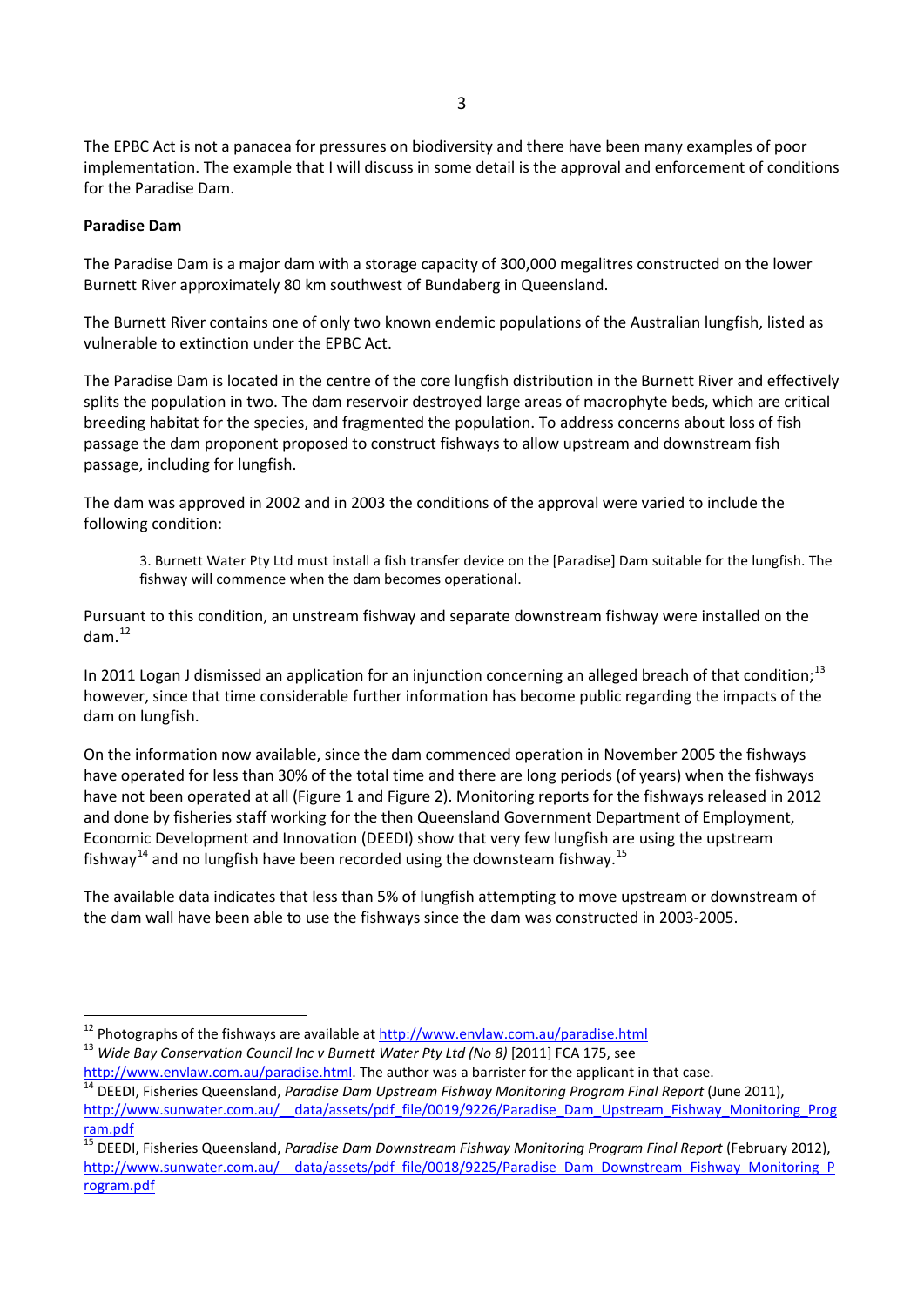

**Figure 1: The percentage of time that the upstream fishway on Paradise Dam was operational each month from November 2005-April 2012** (data from Caitlyn Draper (unpublished) based on fishway logs provided by SunWater).



**Figure 2: The percentage of time that the downstream fishway on Paradise Dam was operational each month from November 2005-April 2012** (data from Caitlyn Draper (unpublished) based on fishway logs provided by SunWater).

In addition to severely restricting lungfish movement, during flood events large numbers of lungfish have been killed or injured on the stepped spillway installed on the dam.<sup>[16](#page-3-0)</sup> Adult lungfish grow to 1.5m in length and have no natural predators. They are long-lived and reproduce infrequently. The large number of lungfish being killed on the spillway during flood events is a major new source of mortality for the population.

DEEDI concluded in its 2012 final monitoring report on the operation of the downstream fishway that:

The cumulative affect of mortalities of fish passing over the spillway is likely to have a major impact on populations of fish over the longer term.<sup>[17](#page-3-1)</sup>

To my knowledge, no action has been taken by the Minister of Department administering the EPBC Act (now the Department of Sustainability, Environment, Water, Population and Communities (SEWPaC)) in response

<span id="page-3-1"></span>

<span id="page-3-0"></span><sup>&</sup>lt;sup>16</sup> DEEDI, n [15.](#page-2-4)<br><sup>17</sup> DEEDI, n [15,](#page-2-4) p 9.